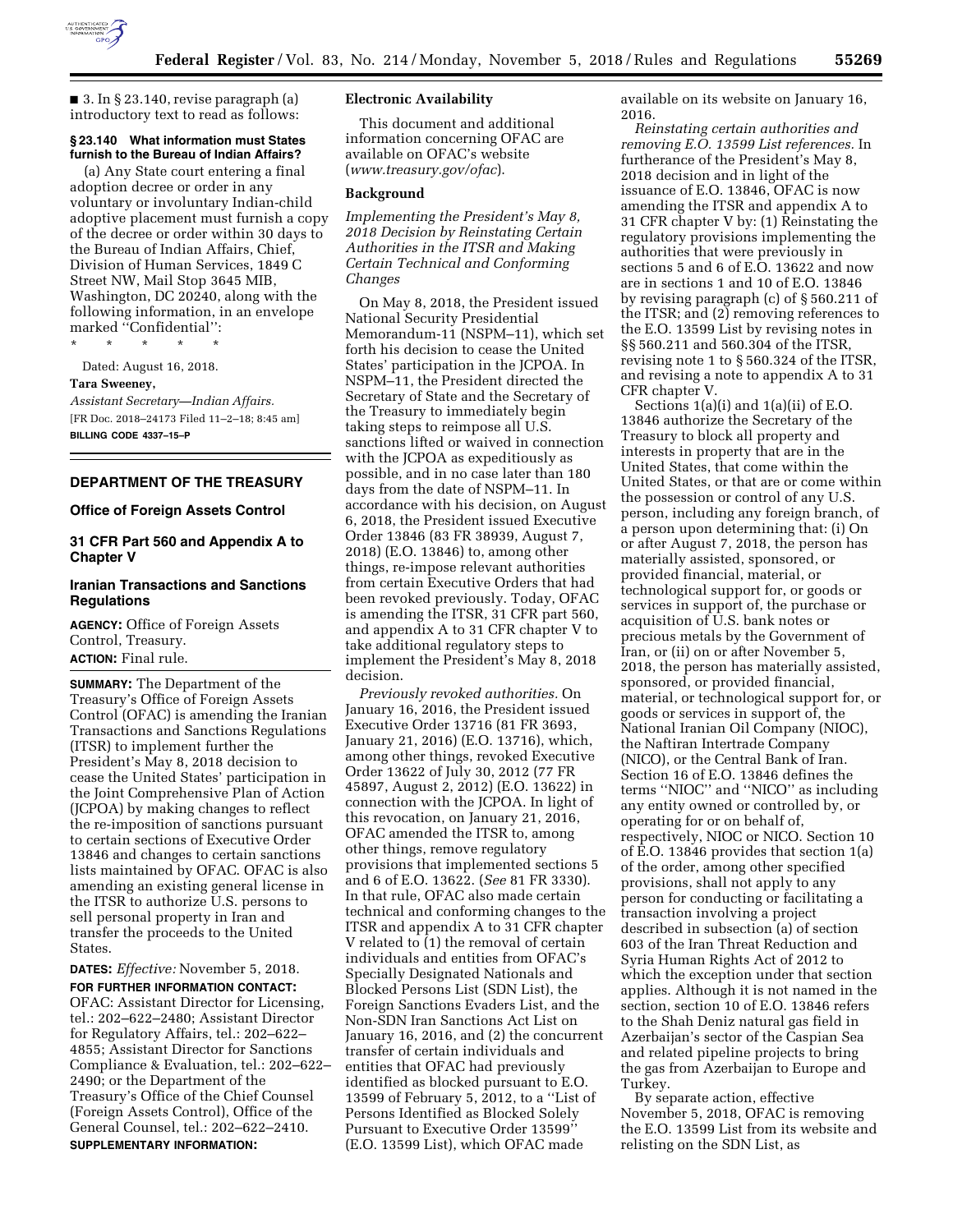appropriate, individuals and entities that were previously listed on the E.O. 13599 List.

### *Sale of Certain Personal Property and Transfer of Proceeds to the United States*

Separately, OFAC is amending an existing general license in the ITSR to authorize U.S. persons to sell certain personal property in Iran and transfer the proceeds to the United States. Section 560.543 of the ITSR authorizes U.S. persons to engage in transactions necessary and ordinarily incident to the sale of real property in Iran, and to transfer the proceeds to the United States, provided that such real property was either acquired before the individual became a U.S. person or inherited from persons in Iran. OFAC routinely receives and approves specific license applications related to the sale of personal property in Iran which, prior to today's rule, were outside the scope of § 560.543. OFAC is therefore amending this general license to authorize U.S. persons to engage in transactions necessary and ordinarily incident to the sale of personal property in Iran, and to transfer the proceeds to the United States, provided that such personal property was either (1) acquired before the individual became a U.S. person or (2) inherited from persons in Iran. This authorization will complement § 560.518, which authorizes certain transactions in Iranian-origin household and personal effects, as referenced in a new note OFAC is adding to § 560.518.

#### **Public Participation**

Because the amendment of the ITSR involves a foreign affairs function, the provisions of Executive Order 12866 and the Administrative Procedure Act (5 U.S.C. 553) requiring notice of proposed rulemaking, opportunity for public participation, and delay in effective date, as well as the provisions of Executive Order 13771, are inapplicable. Because no notice of proposed rulemaking is required for this rule, the Regulatory Flexibility Act (5 U.S.C. 601–612) does not apply.

#### **Paperwork Reduction Act**

The collections of information related to the ITSR are contained in 31 CFR part 501 (the ''Reporting, Procedures and Penalties Regulations''). Pursuant to the Paperwork Reduction Act of 1995 (44 U.S.C. 3507), those collections of information have been approved by the Office of Management and Budget under control number 1505–0164. An agency may not conduct or sponsor, and a person is not required to respond to, a

collection of information unless the collection of information displays a valid control number.

#### **List of Subjects in 31 CFR Part 560**

Administrative practice and procedure, Banks, banking, Iran.

For the reasons set forth in the preamble, the Department of the Treasury's Office of Foreign Assets Control amends 31 CFR chapter V as follows:

# **PART 560—IRANIAN TRANSACTIONS AND SANCTIONS REGULATIONS**

■ 1. The authority citation for part 560 is revised to read as follows:

**Authority:** 3 U.S.C. 301; 18 U.S.C. 2339B, 2332d; 22 U.S.C. 2349aa–9; 22 U.S.C. 7201– 7211; 31 U.S.C. 321(b); 50 U.S.C. 1601–1651, 1701–1706; Pub. L. 101–410, 104 Stat. 890 (28 U.S.C. 2461 note); Pub. L. 110–96, 121 Stat. 1011 (50 U.S.C. 1705 note); Pub. L. 111– 195, 124 Stat. 1312 (22 U.S.C. 8501–8551); Pub. L. 112–81, 125 Stat. 1298 (22 U.S.C. 8513a); Pub. L. 112–158, 126 Stat. 1214 (22 U.S.C. 8701–8795); E.O. 12613, 52 FR 41940, 3 CFR, 1987 Comp., p. 256; E.O. 12957, 60 FR 14615, 3 CFR, 1995 Comp., p. 332; E.O. 12959, 60 FR 24757, 3 CFR, 1995 Comp., p. 356; E.O. 13059, 62 FR 44531, 3 CFR, 1997 Comp., p. 217; E.O. 13599, 77 FR 6659, 3 CFR, 2012 Comp., p. 215; E.O. 13846, 83 FR 38939.

#### **Subpart B—Prohibitions**

 $\blacksquare$  2. Amend § 560.211 by revising paragraph (c), adding a note to paragraph (c)(2), and revising notes 1 and 2 to paragraphs (a) through (c) to read as follows:

# **§ 560.211 Prohibited transactions involving blocked property.**

\* \* \* \* \* (c)(1) All property and interests in property that are in the United States, that hereafter come within the United States, or that are or hereafter come within the possession or control of any United States person, including any foreign branch, of the following persons are blocked and may not be transferred, paid, exported, withdrawn, or otherwise dealt in:

(i) Any person determined by the Secretary of the Treasury, in consultation with the Secretary of State, to be owned or controlled by, or to have acted or purported to act for or on behalf of, directly or indirectly, any person whose property and interests in property are blocked pursuant to paragraphs (a) through (c)(1)(i) of this section; or

(ii) Any person determined by the Secretary of the Treasury, in consultation with the Secretary of State:

(A) To have, on or after August 7, 2018, materially assisted, sponsored, or provided financial, material, or technological support for, or goods or services in support of, the purchase or acquisition of U.S. bank notes or precious metals by the Government of Iran; or

(B) To have, on or after November 5, 2018, materially assisted, sponsored, or provided financial, material, or technological support for, or goods or services in support of, the National Iranian Oil Company (NIOC); the Naftiran Intertrade Company (NICO); any entity owned or controlled by, or operating for or on behalf of, NIOC or NICO; or the Central Bank of Iran.

(2) Paragraph (c)(1)(ii) of this section shall not apply with respect to any person for conducting or facilitating a transaction involving a project—

(i) For the development of natural gas and the construction and operation of a pipeline to transport natural gas from Azerbaijan to Turkey and Europe;

(ii) That provides to Turkey and countries in Europe energy security and energy independence from the Government of the Russian Federation and the Government of Iran; and

(iii) That was initiated before August 10, 2012 pursuant to a productionsharing agreement, or an ancillary agreement necessary to further a production-sharing agreement, entered into with, or a license granted by, the government of a country other than Iran before August 10, 2012.

**Note to paragraph (c)(2) of § 560.211:** The natural gas development and pipeline project referred to in this paragraph is the project to develop the Shah Deniz natural gas field in Azerbaijan's sector of the Caspian Sea and related pipeline projects to bring the gas from Azerbaijan to Europe and Turkey.

**Note 1 to paragraphs (a) through (c) of § 560.211:** The names of persons that the Office of Foreign Assets Control (OFAC) has designated or identified pursuant to Executive Order 13599 (E.O. 13599) or sections 1(a)(i) or 1(a)(ii) of Executive Order 13846, whose property and interests in property therefore are blocked pursuant to this section, are published in the **Federal Register** and incorporated into OFAC's Specially Designated Nationals and Blocked Persons List (SDN List) with the identifier ''[IRAN].'' The SDN List is accessible through the following page on OFAC's website: *[www.treasury.gov/sdn](http://www.treasury.gov/sdn)*. Additional information pertaining to the SDN List can be found in appendix A to this chapter. *See*  § 560.425 concerning entities that may not be listed on the SDN List but whose property and interests in property are nevertheless blocked pursuant to this section. E.O. 13599 blocks the property and interests in property of the Government of Iran and Iranian financial institutions, as defined in § 560.304 and § 560.324, respectively. The property and